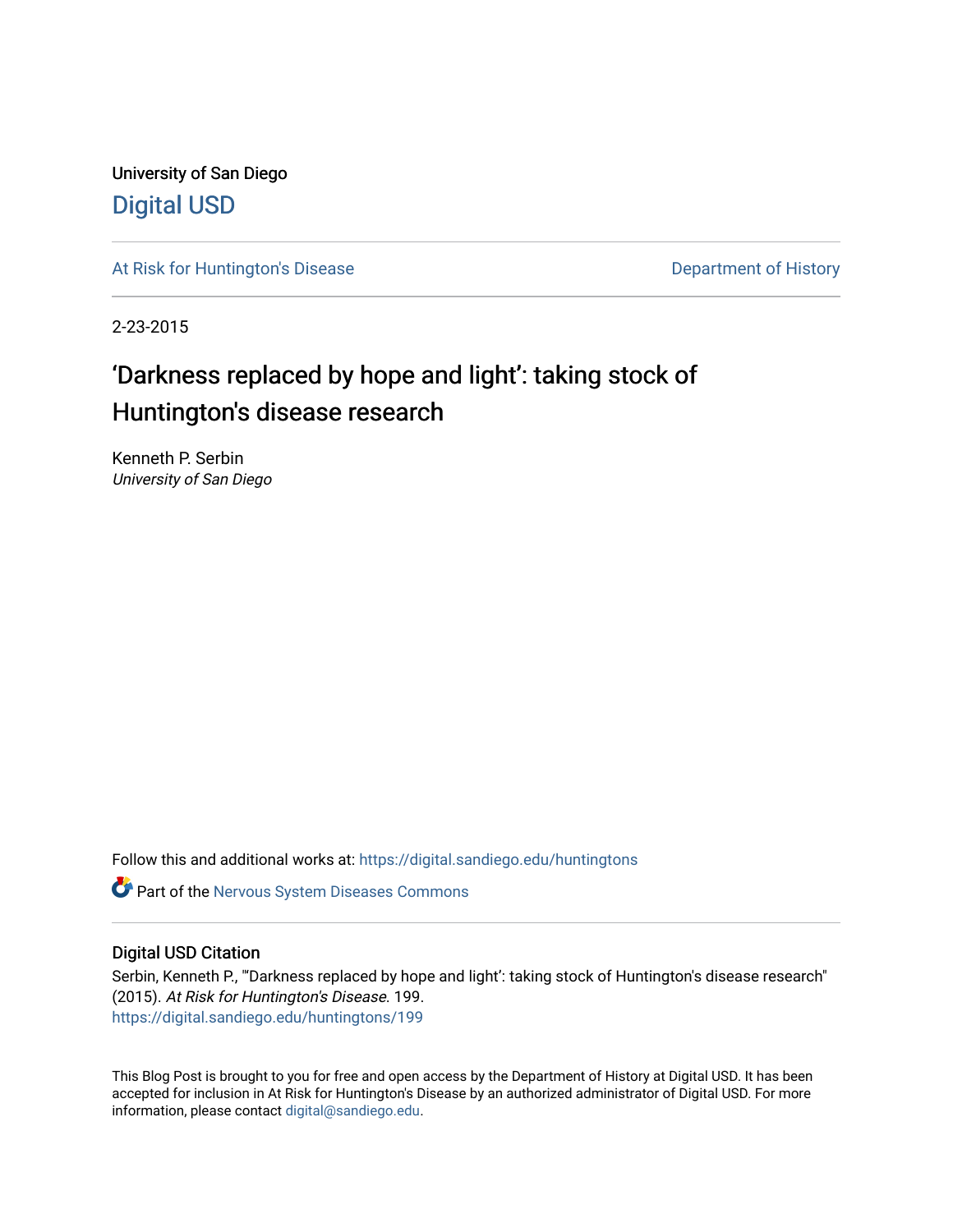## More **[Create Blog](https://draft.blogger.com/home#create) [Sign In](https://draft.blogger.com/)**

# [At Risk for Huntington's Disease](http://curehd.blogspot.com/)

*HD is a genetically caused brain disorder that causes uncontrollable bodily movements and robs people's ability to walk, talk, eat, and think. The final result is a slow, ugly death. Children of parents with HD have a 50-50 chance of inheriting the disease. There is no cure or treatment.*

# Blog Archive

- $\blacktriangleright$  [2021](http://curehd.blogspot.com/2021/) (12)
- $2020(16)$  $2020(16)$
- $2019(19)$  $2019(19)$
- $2018(16)$  $2018(16)$
- $2017(14)$  $2017(14)$
- $2016(13)$  $2016(13)$
- $\sqrt{2015(24)}$  $\sqrt{2015(24)}$  $\sqrt{2015(24)}$
- [►](javascript:void(0)) [December](http://curehd.blogspot.com/2015/12/) (3)
- [►](javascript:void(0)) [November](http://curehd.blogspot.com/2015/11/) (2)
- [►](javascript:void(0)) [October](http://curehd.blogspot.com/2015/10/) (2)
- [►](javascript:void(0)) [September](http://curehd.blogspot.com/2015/09/) (3)
- $\blacktriangleright$  [August](http://curehd.blogspot.com/2015/08/) (1)
- $\blacktriangleright$  [July](http://curehd.blogspot.com/2015/07/) (1)
- $\blacktriangleright$  [June](http://curehd.blogspot.com/2015/06/) (1)
- $\blacktriangleright$  [May](http://curehd.blogspot.com/2015/05/) (3)
- $\blacktriangleright$  [April](http://curehd.blogspot.com/2015/04/) (2)
- $\blacktriangleright$  [March](http://curehd.blogspot.com/2015/03/) (1)
- [▼](javascript:void(0)) [February](http://curehd.blogspot.com/2015/02/) (3)

'None of us are free until we are all free':

[scien...](http://curehd.blogspot.com/2015/02/none-of-us-are-free-until-we-are-all.html)

['Darkness](http://curehd.blogspot.com/2015/02/darkness-replaced-by-hope-and-light.html) replaced by

hope and light': taking stoc... [Huntington's](http://curehd.blogspot.com/2015/02/huntingtons-disease-patients-feel.html) disease patients 'feel better'

- after ...  $\blacktriangleright$  [January](http://curehd.blogspot.com/2015/01/) (2)
- $2014(24)$  $2014(24)$
- $2013(30)$  $2013(30)$
- $2012(26)$  $2012(26)$
- $\blacktriangleright$  [2011](http://curehd.blogspot.com/2011/) (33)
- 
- $2010(26)$  $2010(26)$
- $-2009(21)$  $-2009(21)$  $-2009(21)$  $2008(7)$  $2008(7)$
- $\blacktriangleright$  [2007](http://curehd.blogspot.com/2007/) $(7)$
- $\blacktriangleright$  [2006](http://curehd.blogspot.com/2006/) (4)
- $\blacktriangleright$  [2005](http://curehd.blogspot.com/2005/) (17)

About Me **GENE [VERITAS](https://draft.blogger.com/profile/10911736205741688185)** View my [complete](https://draft.blogger.com/profile/10911736205741688185) profile

#### MONDAY, FEBRUARY 23, 2015

# 'Darkness replaced by hope and light': taking stock of Huntington's disease research

As the Huntington's disease community in 2015 enters a promising phase of clinical trials for remedies that might slow or halt the progression of the disease, one of the world's leading HD scientists recently took stock of the significant progress made over the past several decades.

"The horizons for therapy were very far away," Michael Hayden, M.D., Ph.D., the President of Global Research and Development and Chief Scientific Officer of Israel-based [Teva Pharmaceuticals,](http://www.tevapharm.com/Pages/default.aspx) said during a February 10, 2015, presentation about his company's latest efforts to defeat HD.

Dr. Hayden recalled how, 40 years ago, HD was virtually unknown in his native South Africa and many other countries. HD-afflicted people faced stigma and were left to cope with their disease "in isolation and despair," Dr. Hayden remembered of his first contact with the disease as a young medical student.

"It was just a dream then that there would be pharmaceutical companies interested in Huntington disease," he said. (In some countries HD is referred to as "Huntington," not "Huntington's.")

However, as Teva and other companies work towards HD treatments, the outlook has changed dramatically.

"We are now in a place of really tremendous hope," Dr. Hayden declared enthusiastically. "The darkness is replaced by hope and light. At the end of the tunnel we are seeing this light now, not only with this [Teva's] drug but other trials you are hearing about."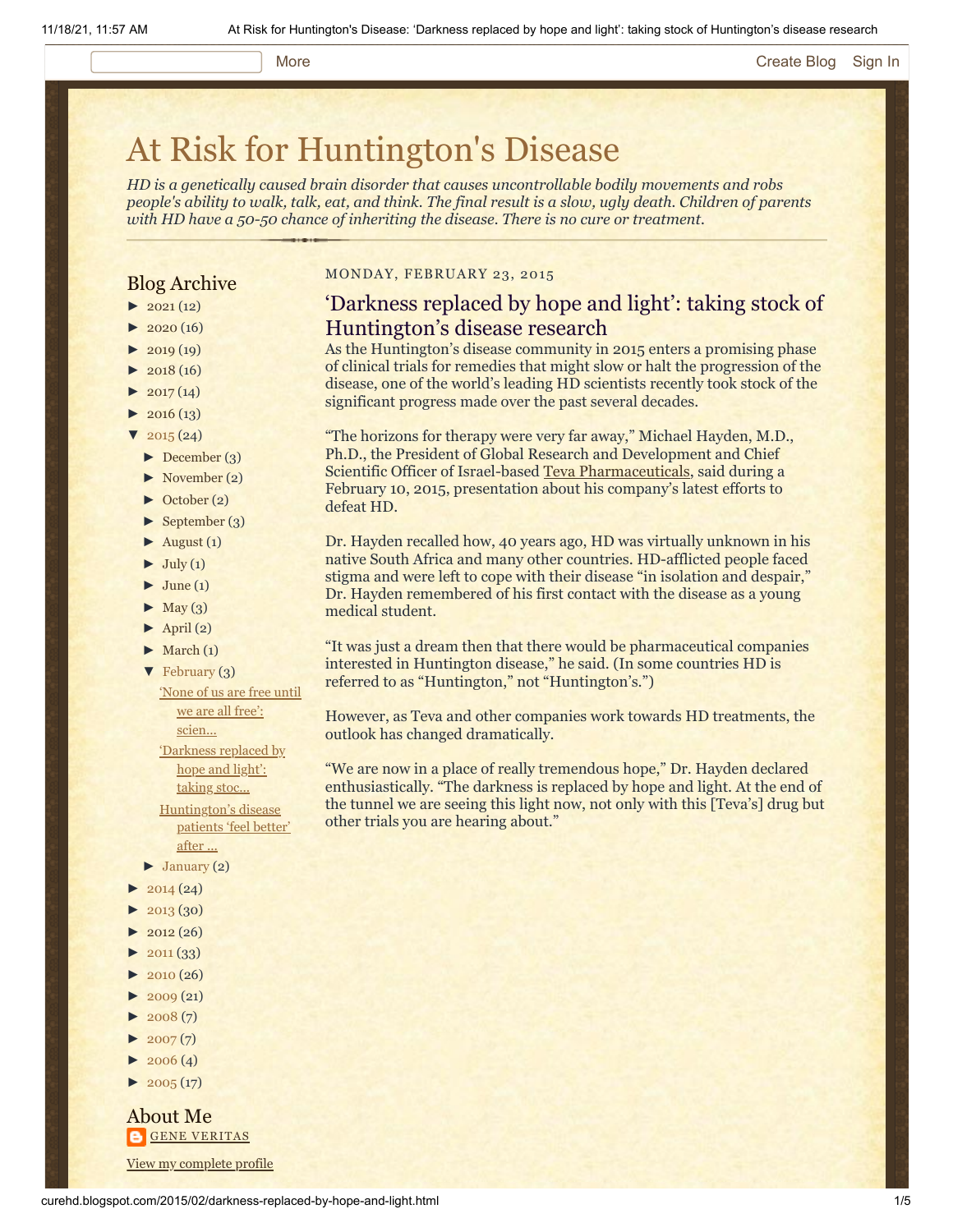11/18/21, 11:57 AM At Risk for Huntington's Disease: 'Darkness replaced by hope and light': taking stock of Huntington's disease research

# HD Links

[Huntington's](http://www.hdsa.org/) Disease Society of America [International](http://www.huntington-assoc.com/) Huntington **Association** [Huntington's](http://hddrugworks.org/) Disease Drug **Works** [Huntington's](http://www.hdlighthouse.org/) Disease **Lighthouse Hereditary Disease [Foundation](http://www.hdfoundation.org/)** [Huntington's](http://www.hdac.org/) Disease Advocacy Center Thomas [Cellini Huntington's](http://www.ourtchfoundation.org/) **Foundation** HDSA Orange County (CA) **[Affiliate](http://www.hdsaoc.org/)** HD Free with [PGD!](http://www.hdfreewithpgd.com/) [Stanford](http://www.stanford.edu/group/hopes/) HOPES Earth Source [CoQ10,](http://www.escoq10.com/) Inc.

# HD Blogs and Individuals

Chris Furbee: [Huntingtons](http://www.huntingtonsdance.org/) **Dance** Angela F.: Surviving [Huntington's?](http://survivinghuntingtons.blogspot.com/) Heather's [Huntington's](http://heatherdugdale.angelfire.com/) Disease Page



*Dr. Michael Hayden (photo by Gene Veritas)*

### **Reexamining a promising drug candidate**

Dr. Hayden offered these remarks during a **Huntington's Disease Society** of America (HDSA) research webinar titled "Pride-HD: a dose finding, safety and efficacy study of pridopidine in HD patients." ([Click here](https://www.youtube.com/watch?v=aY-6ElgvpWM&feature=youtu.be) to watch the webinar.)

Pridopidine was first tested in two clinical trials – in Europe and North America – by the Danish pharmaceutical company Neurosearch. The company, although it observed some interesting effects, did not achieve sufficiently positive results to bring the drug to market.

That's because the chosen "endpoint" in the study, the way of measuring the drug's effects, didn't show a result significant enough for obtaining regulatory approval, Dr. Hayden explained. Neurosearch chose only a subset of motor symptoms as the study endpoint.

But some researchers still believed pridopidine had potential as an HD drug. Dr. Hayden and Teva studied the overall impact of pridopidine and, after obtaining the license for the drug from Neurosearch, have decided to run an additional clinical trial, called Pride-HD (Pridopidine Dose Escalation in HD). Teva is using a different endpoint, the so-called total motor score, a measurement of *all* the motor symptoms.

Dr. Hayden observed that patients in the earlier pridopidine studies actually showed improvement in motor symptoms caused by HD such as chorea, or involuntary movements. Pridopidine also improved eye movement substantially, he said. It also stabilized levels of dopamine, a neurotransmitter and hormone involved in movement control, mood, and motivation.

Patients' depression, another telltale HD symptom, also did not worsen, Dr. Hayden noted.

**Aiming for broader impact**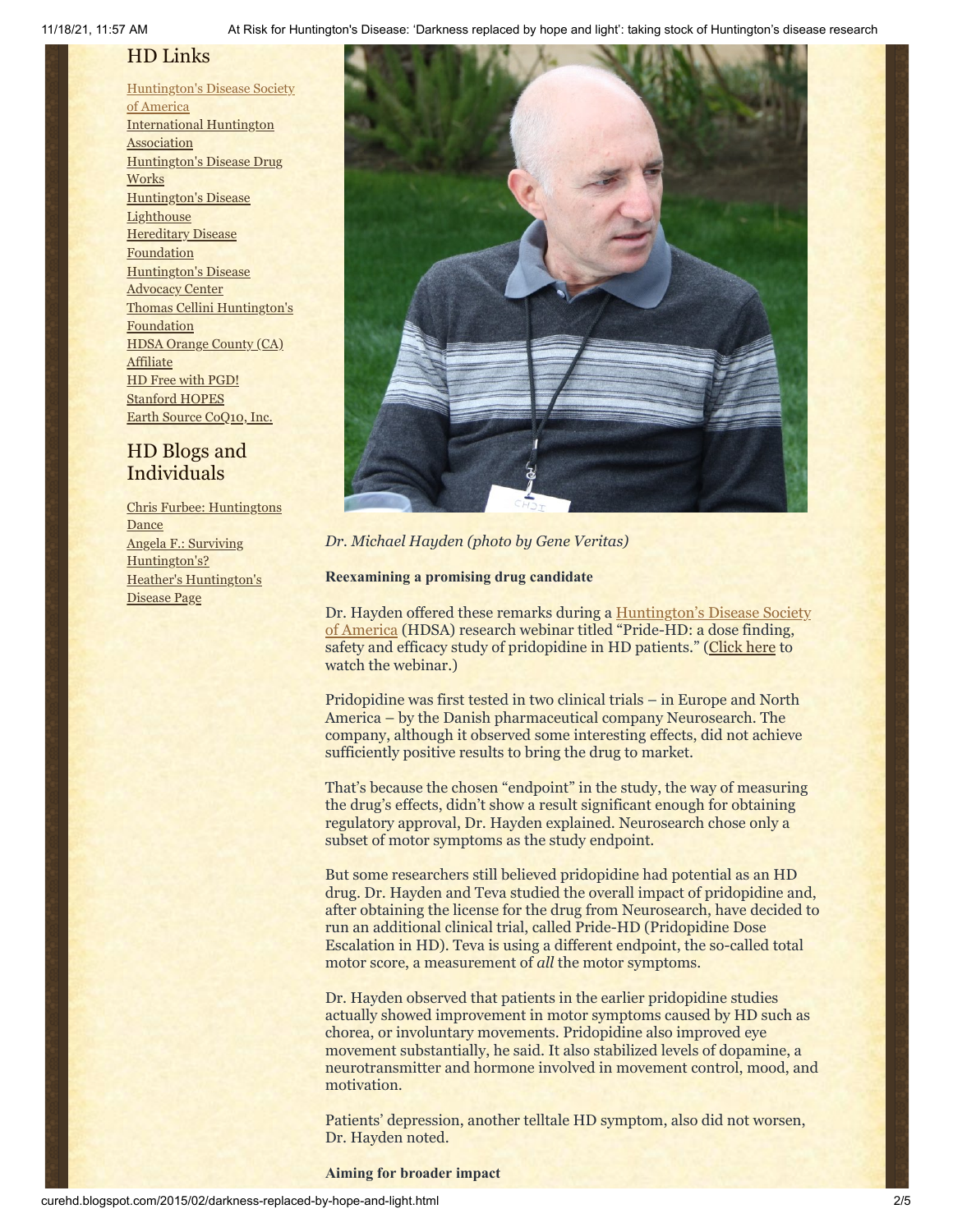"There may be some broader affect on other features of Huntington disease," he added. Additional studies of pridopidine in animals have indicated that it brings about changes in the brain, might be "neuroprotective," and might help with improving thinking and feeling, he explained.

Therefore, Teva will add other key endpoints to the Pride-HD study: cognition, mood, and quality of life. The study also will assess the effect of dosages of pridopidine higher than those given patients in the earlier trials.

Pridopidine "could theoretically have some effect to change the course of the illness," Dr. Hayden observed. "And wouldn't that be exciting?"

Pride-HD enrolled its first patient in April 2014 and will continue throughout 2015. Teva aims to enroll 400 patients at 54 sites in North America, Europe, and Australia. If the results are favorable, Teva could seek regulatory approval for the drug in late 2016, Dr. Hayden said.

As HD specialist Dr. LaVonne Goodman noted in her February 18 [commentary on the potential of pridopidine](https://hddrugworks.org/index.php?option=com_content&task=view&id=350&Itemid=30), "recruitment is not going well for Pride-HD.[...] The bottom line is that finding new drugs for HD takes a lot of work, good trials and a long-term commitment from HD families and investigators. If we don't join this or other trials, we will never have new drugs for HD: not for ourselves or the next generation."

To learn more about Pride-HD and how to participate, refer to the abovementioned link to the webinar or call HDSA at 800-345-4372.

Teva is also conducting a clinical trial of the drug laquinomod for use in HD, Dr. Hayden noted. Laquinomod is thought to reduce the inflammation of the brain in neurological disorders. [Click here](http://www.hdsa.org/research/clinical-trials-1/laquinimod-for-hd.html) to learn more about the trial.

#### **Another historic moment**

As a carrier of the HD gene mutation, I listened to Dr. Hayden's comments on the long-term progress of HD research with great hope.

Scientists have observed that managing HD effectively likely will require a cocktail of drugs. Pridopidine is yet another potential element in the mix. (I have reported on many of the elements in this blog over the past ten years. Click [here](http://www.curehd.blogspot.com/2015/02/huntingtons-disease-patients-feel.html) and [here](http://www.curehd.blogspot.com/2014/09/moving-toward-potential-treatment-isis.html) to see recent examples.)

Having tracked the HD movement for nearly 20 years, I also appreciated Dr. Hayden's important reminder that the quest for effective treatments is a lengthy process. Science and clinical trials require time and investments of money and intellect.

I wrote this article in Palm Springs, CA, just before the start of yet another historic mark in the HD movement: the 10<sup>th</sup> Annual HD Therapeutics Conference, sponsored by the [CHDI Foundation, Inc.,](http://chdifoundation.org/) at the Parker Palm [Springs hotel February 23-26. In the past I have referred to this event as](http://www.theparkerpalmsprings.com/index.php) the "Super Bowl" of HD research.

In Palm Springs, I will listen to other scientists take stock of the search for HD treatments.

I also expect to witness yet further examples of researchers replacing the darkness of Huntington's disease with hope and light.

*For yet more perspective, watch my interview with Dr. Hayden at the 2011 HD Therapeutics Conference in the video below.*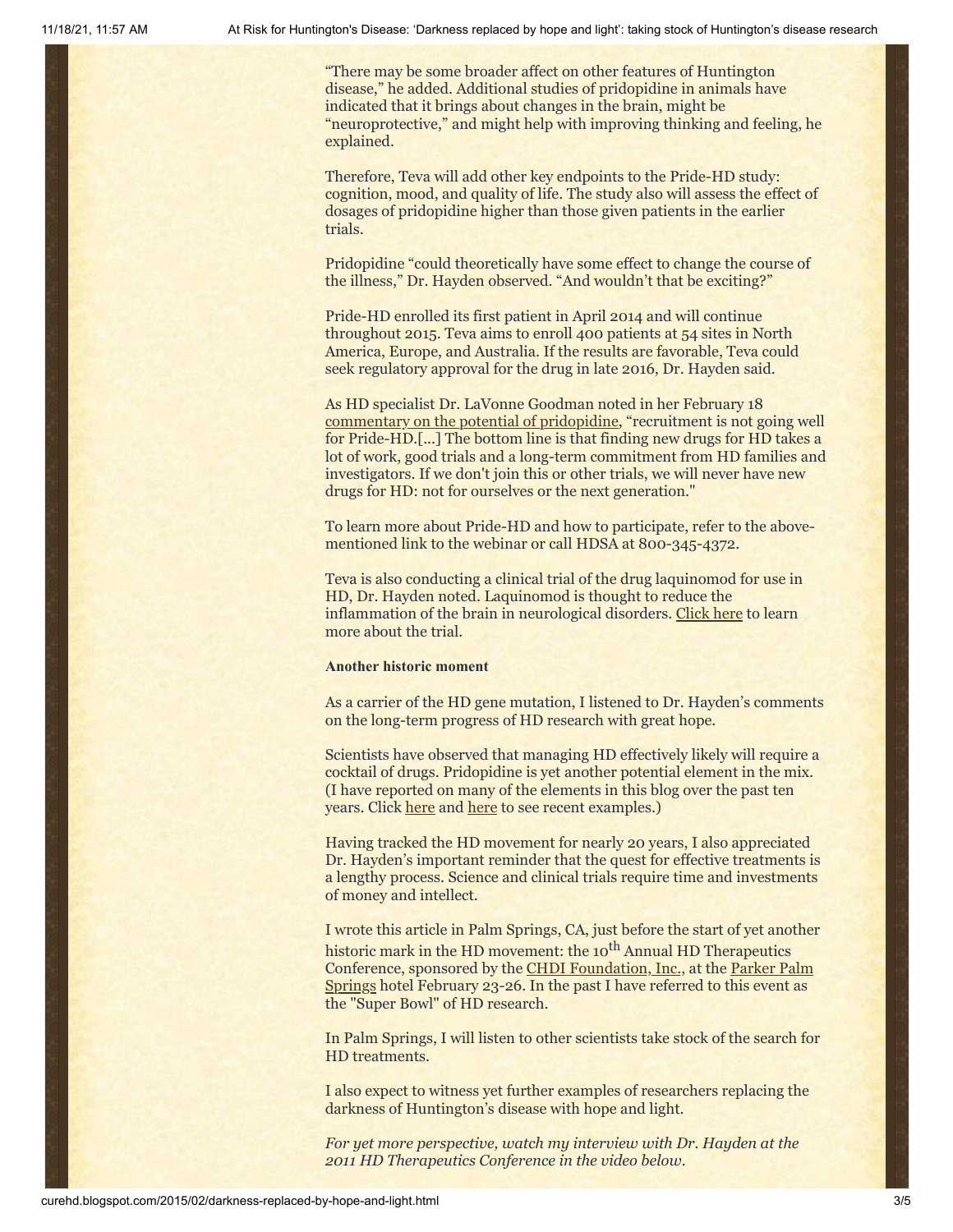|                                    |                                                                                                                                                                                                        | from Gene Veritas                                  | <b>Gene Veritas interviews Huntington's</b><br>disease expert Michael Hayden                                                                                                                                                           |            |
|------------------------------------|--------------------------------------------------------------------------------------------------------------------------------------------------------------------------------------------------------|----------------------------------------------------|----------------------------------------------------------------------------------------------------------------------------------------------------------------------------------------------------------------------------------------|------------|
|                                    |                                                                                                                                                                                                        |                                                    |                                                                                                                                                                                                                                        |            |
|                                    |                                                                                                                                                                                                        |                                                    |                                                                                                                                                                                                                                        |            |
|                                    |                                                                                                                                                                                                        | 38:25                                              |                                                                                                                                                                                                                                        |            |
|                                    |                                                                                                                                                                                                        |                                                    |                                                                                                                                                                                                                                        |            |
|                                    | Gene Veritas on Vimeo.                                                                                                                                                                                 |                                                    | Gene Veritas interviews Huntington's disease expert Michael Hayden from                                                                                                                                                                |            |
|                                    |                                                                                                                                                                                                        | Posted by Gene Veritas at 9:26 AM                  |                                                                                                                                                                                                                                        |            |
|                                    |                                                                                                                                                                                                        |                                                    | Labels: CHDI , clinical trials , cocktail , dopamine , HD Therapeutics Conference ,<br>hope, Huntington's disease, Michael Hayden, pridopidine, research, scientists,<br>symptoms, Teva Pharmaceuticals, total motor score, treatments |            |
|                                    | 1 comment:                                                                                                                                                                                             |                                                    |                                                                                                                                                                                                                                        |            |
|                                    |                                                                                                                                                                                                        | <sup>8</sup> Anonymous said<br>Hi, "Gene Veritas". |                                                                                                                                                                                                                                        |            |
|                                    |                                                                                                                                                                                                        | problem: risk of HD.                               | I'm from Brazil and, well, we (I and you) have the same                                                                                                                                                                                |            |
|                                    | (Sorry by my so so english).<br>Sometimes, I read your blog. It's very rich and hopeful. Great<br>Job!                                                                                                 |                                                    |                                                                                                                                                                                                                                        |            |
|                                    |                                                                                                                                                                                                        |                                                    |                                                                                                                                                                                                                                        |            |
|                                    | I hope the HD will be stopped soon (maybe until 10 years??).<br>It's good to know that great scientists of world are working<br>hard to "solve" this problem ("HD").<br>Which God enlighten every one. |                                                    |                                                                                                                                                                                                                                        |            |
|                                    |                                                                                                                                                                                                        |                                                    |                                                                                                                                                                                                                                        |            |
|                                    |                                                                                                                                                                                                        |                                                    |                                                                                                                                                                                                                                        |            |
|                                    | Bye!                                                                                                                                                                                                   |                                                    |                                                                                                                                                                                                                                        |            |
|                                    |                                                                                                                                                                                                        | 8:20 PM, March 24, 2015                            |                                                                                                                                                                                                                                        |            |
|                                    | Post a Comment                                                                                                                                                                                         |                                                    |                                                                                                                                                                                                                                        |            |
|                                    | <b>Newer Post</b>                                                                                                                                                                                      |                                                    | Home                                                                                                                                                                                                                                   | Older Post |
| Subscribe to: Post Comments (Atom) |                                                                                                                                                                                                        |                                                    |                                                                                                                                                                                                                                        |            |